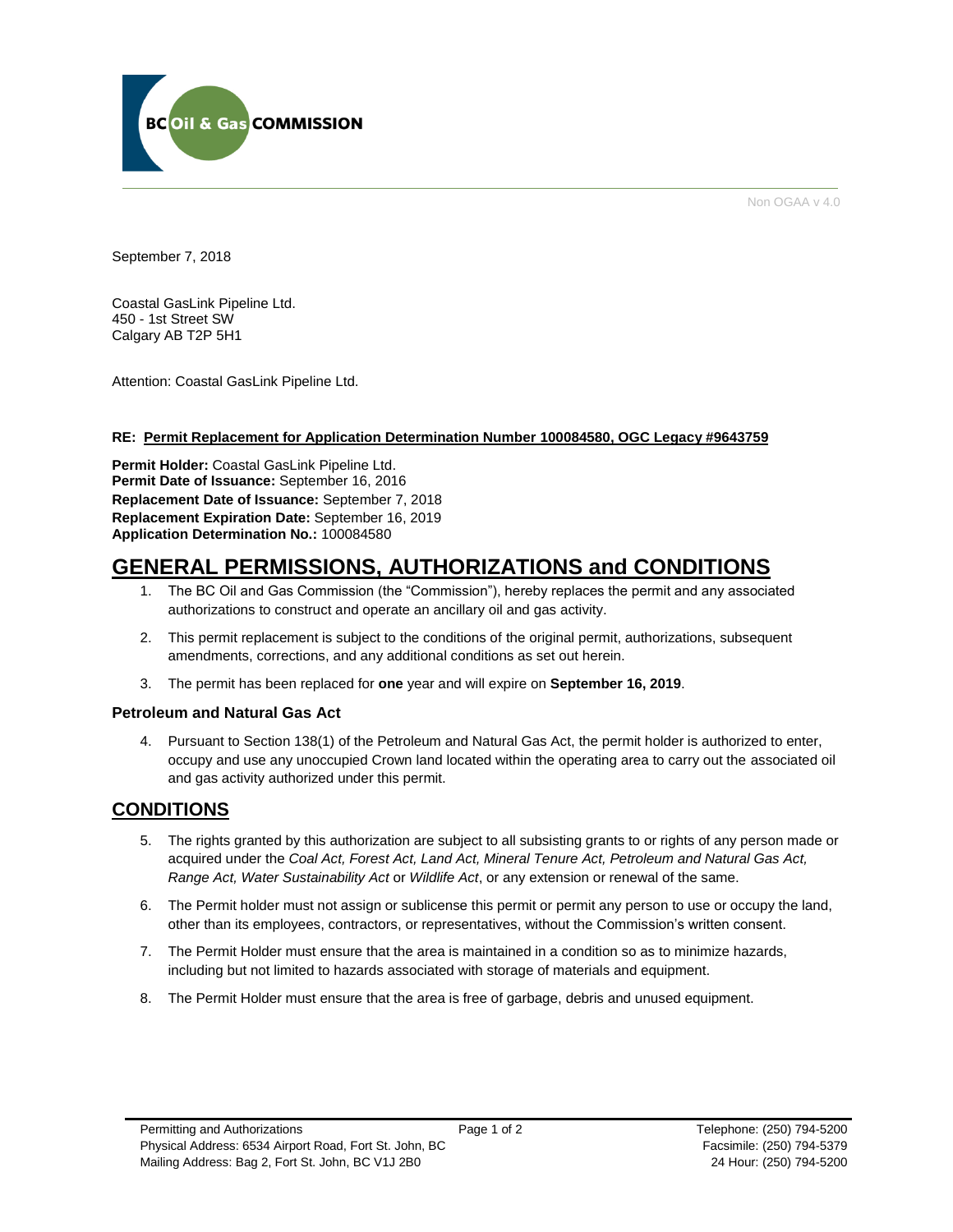Application Determination number: 100084580 Date Issued: September 7, 2018

 $\overbrace{\phantom{aaaaa}}^{a}$ 

Jacqueline Bourke Authorized Signatory Commission Delegated Decision Maker

cc: Land Agent – Roy Northern Land Service Ltd. OGC Compliance and Enforcement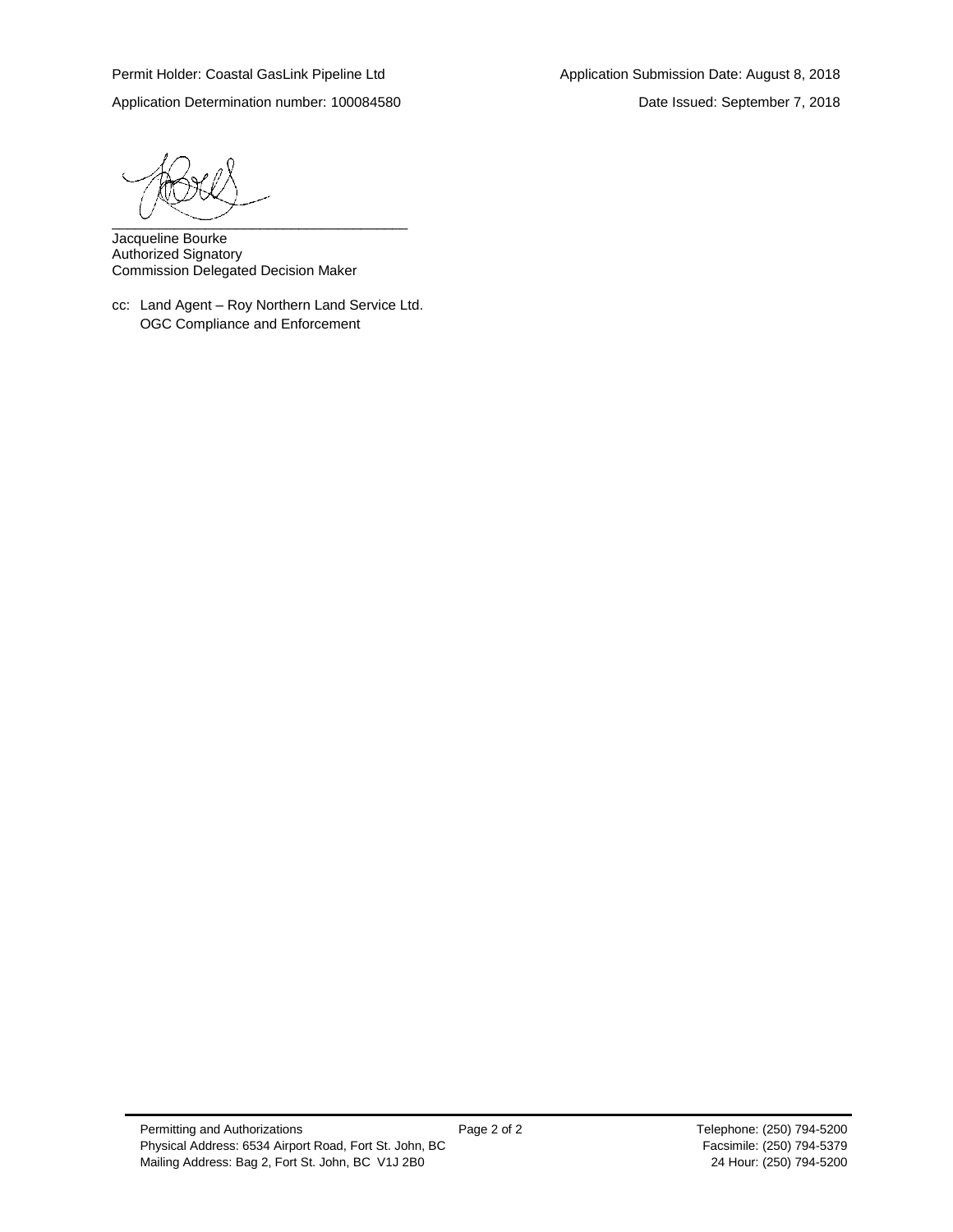

September 16, 2016

Coastal GasLink Pipeline Ltd. 450 - 1st Street SW Calgary AB T2P 5H1

Attention: Katherine Sheriff

**RE: Storage located at Unit 31, Block F, Group 93-P-5**

**Date of Issuance: September 16, 2016 Commission No.: 9643759**

### **PERMISSIONS**

### *Petroleum and Natural Gas Act*

- 1. Pursuant to section 138(1) of the *Petroleum and Natural Gas Act,* the permit holder is permitted to enter, occupy, and use any unoccupied Crown land located within the areas described in the attached construction plan, Document No: CGE4703-MSI-G-MP-546, Revision No: 0, dated November 17, 2015 (the "construction plan"), by Midwest Surveys Land Surveying Ltd. as submitted to the Commission in the permit application dated December 17, 2015 to construct and operate a related activity for the purposes of carrying out oil and gas activities as defined in the *Oil and Gas Activities Act* (hereinafter referenced together as the "operating area"), subject to the conditions set out below.
	- (1) The permission to occupy and use Crown land expires two years from the date of issuance, unless the Commission has received notice of construction start, or this permit is otherwise extended, suspended, cancelled, surrendered or declared spent.
	- (2) The permission to occupy and use Crown land does not entitle the permit holder to exclusive possession of the operating area.
	- (3) The total disturbance within the operating area must not exceed 2.13 ha.

# **AUTHORIZATIONS**

### *Forest Act*

- 2. Pursuant to section 47.4 of the *Forest Act*, the permit holder is authorized to remove Crown timber from the operating area under Cutting Permit No. 22 under Master Licence to Cut number M02340.
- 3. This Cutting Permit is deemed spent upon the submission of the post-construction plan or upon either the cancellation or the expiry of the activities authorized by this permit.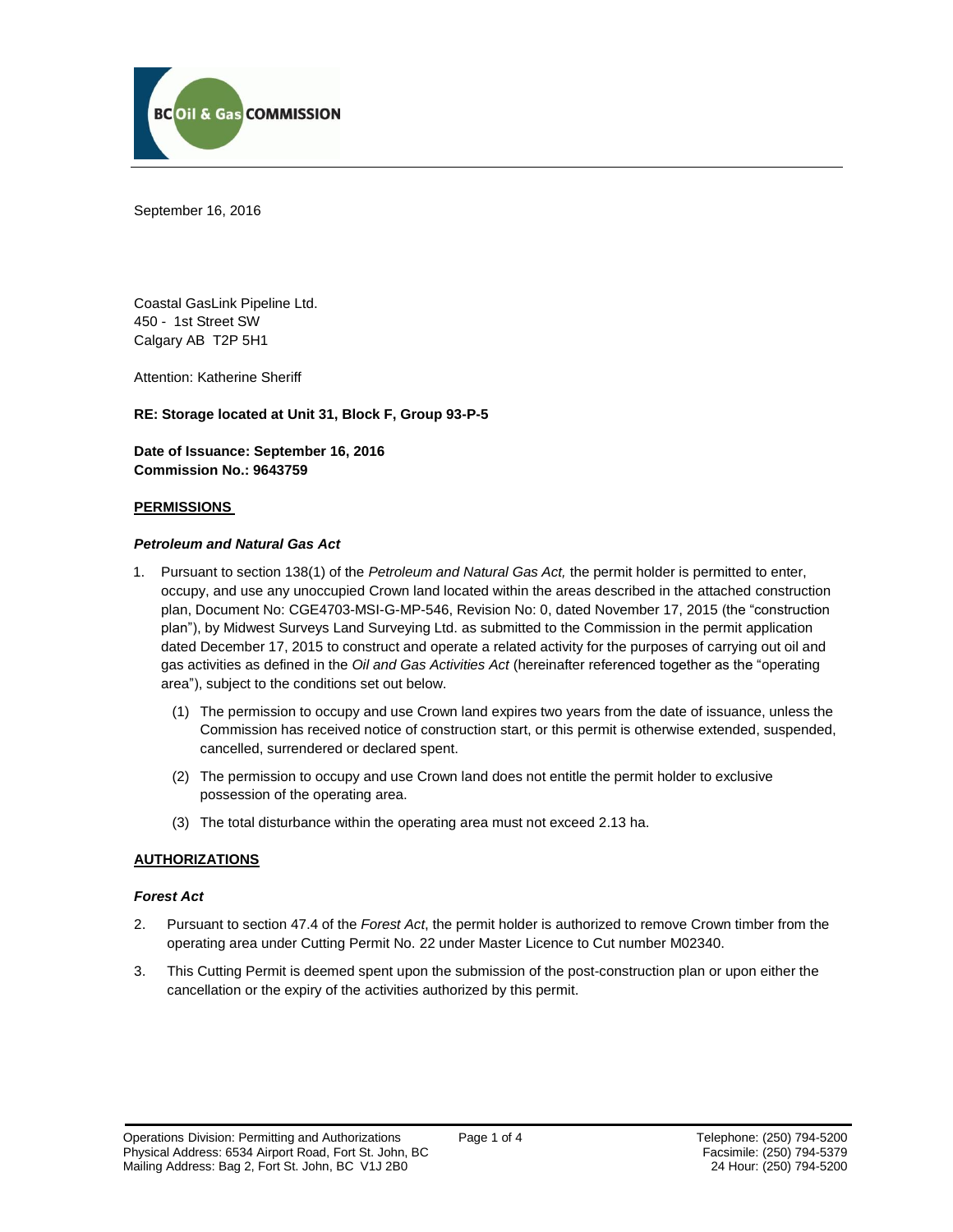# **CONDITIONS**

### **Notification:**

- 4. A notice of construction start must be submitted to the Commission a minimum of 48 hours prior to the commencement of activities under this permit. Notification must be sent via OGC.ExternalNotifications@bcogc.ca.
- 5. Within 60 days of the completion of construction activities under this permit, the permit holder must submit to the Commission a post-construction plan as a shapefile and PDF plan accurately identifying the location of the total area actually disturbed under this permit. The shapefile and plan must be submitted via eSubmission.
- 6. The permit holder must notify the Saulteau First Nations Lands Department office two (2) working days prior to commencement. Notification will be sent to Fernie Garbitt at [fgarbitt@saulteau.com.](mailto:fgarbitt@saulteau.com)

### **General:**

- 7. The rights granted by this permit in relation to unoccupied Crown land are subject to all subsisting grants to or rights of any person made or acquired under the *Coal Act, Forest Act, Land Act, Mineral Tenure Act, Petroleum and Natural Gas Act, Range Act, Water Sustainability Act* or *Wildlife Act*, or any extension or renewal of the same.
- 8. The permit holder must not assign, sublicense or transfer this permit or permit any person to use or occupy Crown land, other than its employees, contractors, or representatives, without the Commission's written consent.
- 9. The permit holder must ensure that any Crown land within the operating area is maintained in a condition so as to minimize hazards, including but not limited to hazards associated with storage of materials and equipment.
- 10. The permit holder must ensure that any Crown land within the operating area is free of garbage, debris and unused equipment.

# **Environmental:**

- 11. Following completion of the construction activities authorized under this authorization the permit holder must, as soon as practicable,
	- (1) decompact any soils compacted by the activity;
	- (2) if natural surface drainage pattern was altered by the carrying out of the activity, the permit holder must restore, to the extent practicable, to the drainage pattern and its condition before the alteration; and
	- (3) ensure re-vegetation of any exposed soil on the operating area including, where necessary, using seed or vegetative propagules of an ecologically suitable species that
		- (a) promote the restoration of the wildlife habitat that existed on the operating area before the oil and gas activity was begun, and
		- (b) stabilize the soil if it is highly susceptible to erosion.
- 12. Following completion of the activities permitted under this permit, any surface soils removed from the operating area must be redistributed so that the soil structure is restored, to the extent practicable, to its condition before the activity was begun.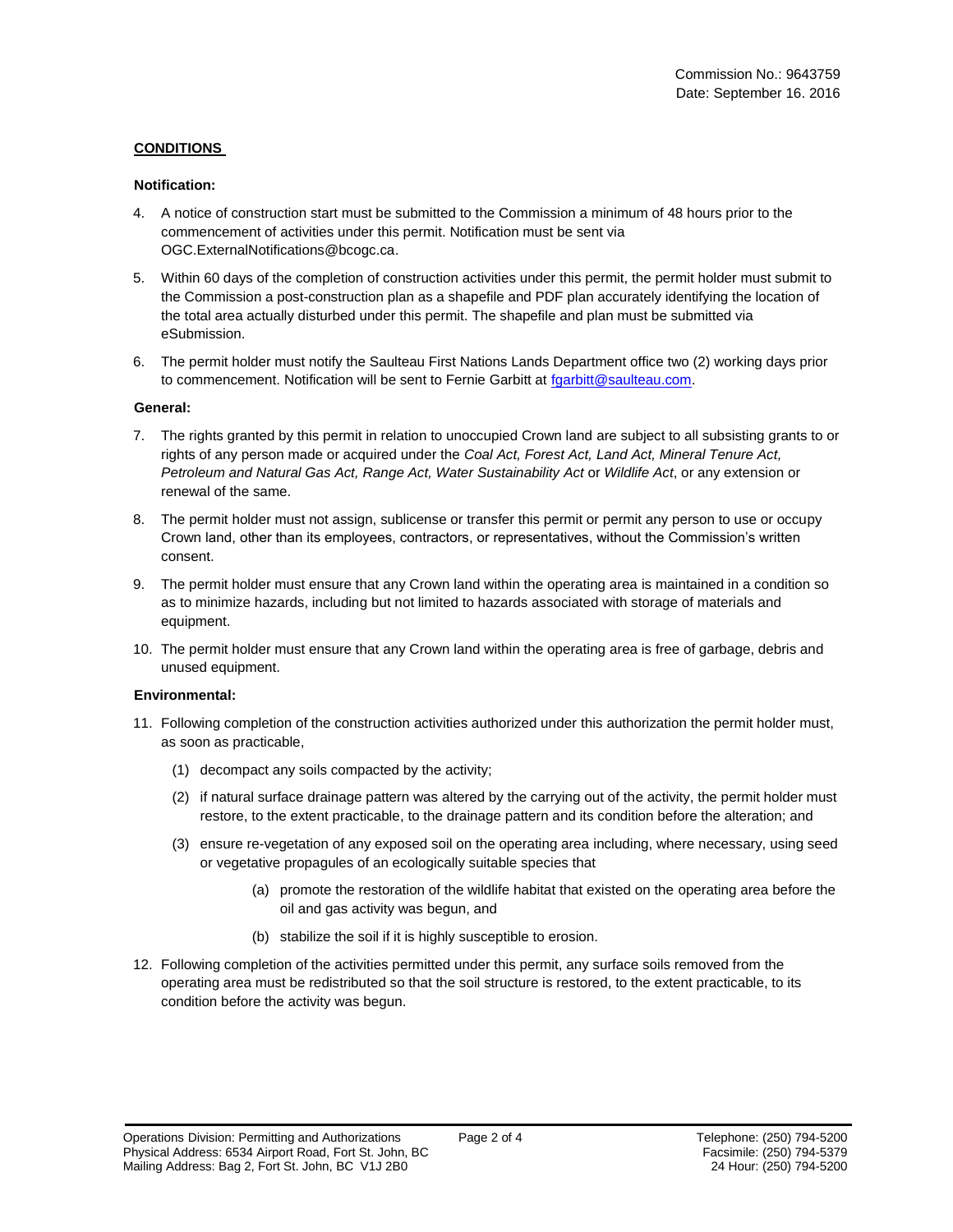### **Clearing:**

- 13. All harvested Crown timber must be marked with Timber Mark Number MTB 720.
- 14. Cutting Permit No. 22 does not grant the permit holder the exclusive right to harvest Crown timber from the operating area. Authority to harvest some or all of the timber may be granted to other persons. The permit holder's right to harvest timber applies to any timber found on the operating area at the time they undertake harvesting activities.
- 15. Stumpage for Cutting Permit No. 22 will be calculated in accordance with the Interior Appraisal Manual as amended from time to time. In the current version of the Manual, stumpage will be determined in accordance with Table 6-7 (area based).
- 16. The Interior merchantability specifications and monetary waste billing requirements in the Provincial Logging Residue and Waste Measurement Procedures Manual that are in effect upon issuance of this authorization apply to any waste assessments required under Master License to Cut M02340.
- 17. The holder of Cutting Permit No. 2 must pay to the government, stumpage and any waste billing determined in accordance with the terms of this authorization.
- 18. The permit holder is authorized to fell any trees located on Crown land within 1.5 tree lengths of the operating area that are considered to be a safety hazard according to *Workers Compensation Act* regulations and must be felled in order to eliminate the hazard. Trees or portions of these trees that can be accessed from the operating area without causing damage to standing timber may be harvested.

### **Archaeology:**

19. An AIA report must be submitted to the Commission as soon as practicable.

If artifacts, features, materials or things protected under section 13(2) of the Heritage Conservation Act are identified the permit holder must, unless the permit holder holds a permit under section 12 of the Heritage Conservation Act issued by the Commission in respect of that artifact, feature, material or thing:

- (1) immediately cease all work in the vicinity of the artifacts, features, materials or things;
- (2) immediately notify the Commission and the Archaeology Branch of the Ministry of Forests, Lands and Natural Resource Operations
- (3) refrain from resuming work in the vicinity of the artifacts, features, materials or things except in accordance with an appropriate mitigation plan that has been prepared in accordance with the Heritage Conservation Act and approved by the Archaeology Branch of the Ministry of Forests, Lands and Natural Resource Operations.

# **ADVISORY GUIDANCE**

- 1. Appropriate tenure will be issued upon acceptance of the post-construction plan. Submission of the original application and submission of the post-construction plan is considered an application for all subsequent applicable *Land Act* tenures. Upon the Commission's acceptance of the post-construction plan no further applications for replacement tenure are required.
- 2. Unless a condition or its context suggests otherwise, terms used in this authorization have the same meaning as the Environmental Protection and Management Regulation under the *Oil and Gas Activities Act*.